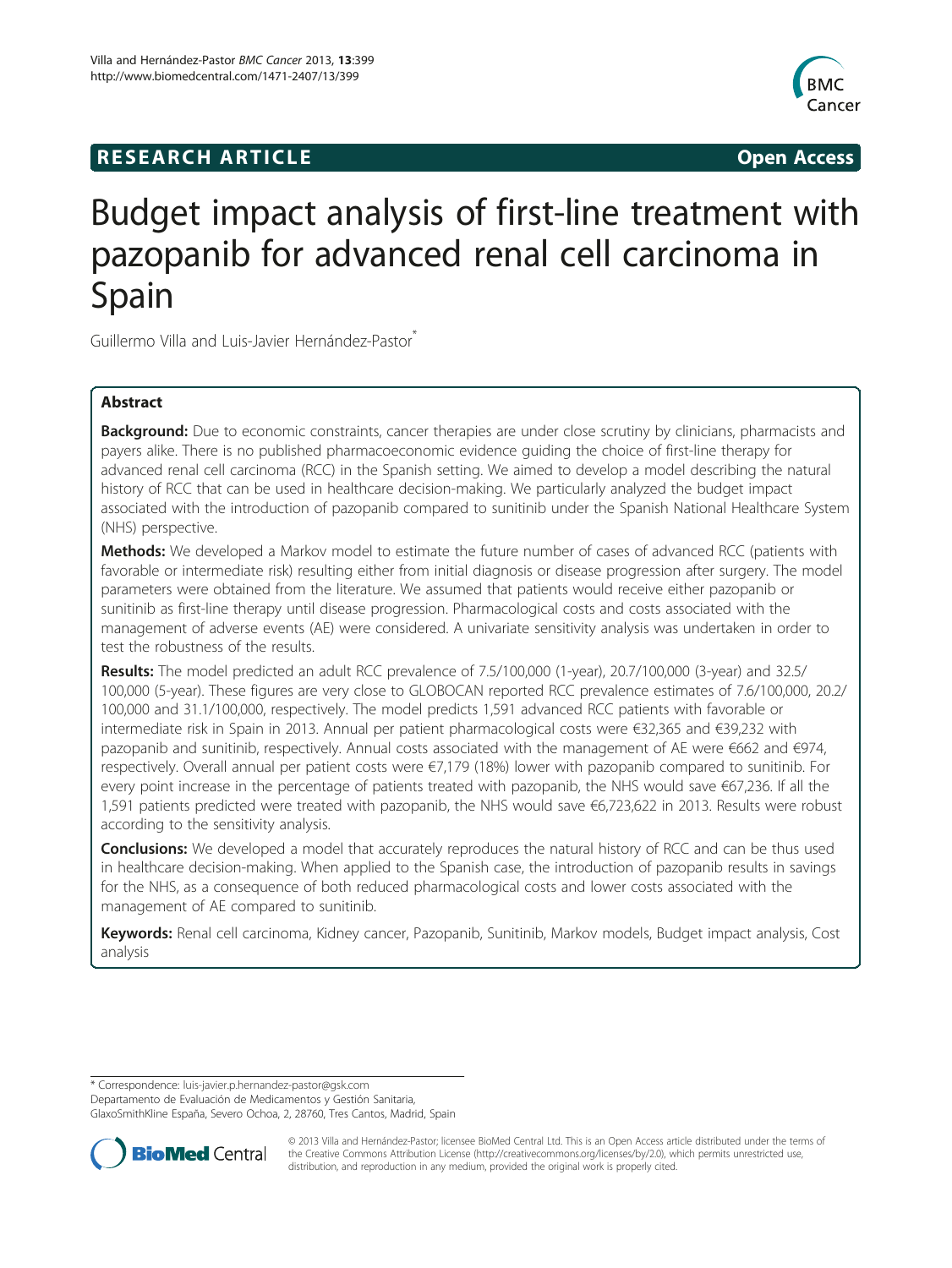## Background

Renal cell carcinoma (RCC) is the most common kidney cancer [[1](#page-7-0)] and accounts for approximately 3% of all cancers in males and 2% in females [[2\]](#page-7-0). Advanced RCC has traditionally been a difficult to treat disease due to its inherent resistance to cytotoxic therapy, radiation or hormone therapy [\[3](#page-7-0)]. Prior to the advent of angiogenesis inhibitors, interferon alfa (INF-α) and interleukin-2 (IL-2) were the main therapies used for the treatment of advanced RCC, despite the significant toxicity and limited efficacy associated with their use [[4,5\]](#page-7-0).

Advances in the understanding of the molecular pathways of the tumor biology have enabled the identification of specific molecular targets for therapy, including the vascular endothelial growth factor (VEGF), platelet-derived growth factor (PDGF) and mammalian target of rapamycin (mTOR), what has led to the development of several drugs (sorafenib [\[6](#page-7-0)], sunitinib [\[7](#page-7-0)], bevacizumab (plus IFN-α) [[8,9\]](#page-7-0), temsirolimus [[10](#page-7-0)] and everolimus [[11\]](#page-7-0)) that have substantially improved outcomes for RCC patients [[12\]](#page-7-0). Pazopanib, a novel tirosinkinase inhibitor that targets VEGF, PDGF and stem cell factor receptor (c-Kit), is the latest drug approved for first line treatment of advanced RCC [\[13](#page-7-0)]. Pazopanib, sunitinib and bevacizumab (plus IFN-α) are recommended in the clinical guidelines for first-line treatment of advanced RCC in patients with favorable and intermediate risk [\[14](#page-7-0)-[16\]](#page-7-0).

COMPARZ (COMParing the efficacy, sAfety and toleRability of paZopanib vs. sunitinib) phase III clinical trial has evaluated the efficacy and safety of pazopanib compared to sunitinib in subjects with advanced RCC who had received no prior systemic therapy for advanced RCC. Pazopanib demonstrated non-inferiority to sunitinib in terms of median progression-free survival (PFS): 8.4 (95% CI: 8.3; 10.9) and 9.5 (95% CI: 8.3; 11.1) months, respectively (HR = 1.05 (95% CI: 0.90; 1.22 < 1.25)) [\[17\]](#page-8-0).

Despite the current economic environment in which healthcare resources are scarce, to our knowledge, there is no published pharmacoeconomic evidence guiding the choice of one therapy over another as first-line therapy for advanced RCC in the Spanish setting. We aimed to develop a population-based model that describes the natural history of RCC and predicts the number of future cases of advanced RCC, so that it can be used in healthcare decision-making. We further aimed to use this model to analyze the budget impact (i.e. the financial consequence of adopting a new healthcare intervention [[18\]](#page-8-0)) associated with the introduction of pazopanib, compared to the current standard of care in Spain (i.e. sunitinib), in first-line treatment of advanced RCC under the Spanish National Healthcare System (NHS) perspective.

## **Methods**

### Epidemiology of advanced RCC in Spain

We modeled the annual number of patients diagnosed with or progressing to advanced RCC in Spain by means of a Markov model. Markov models are useful to represent random processes which evolve over time. With this methodology, a specific disease is described as a chain of different health states, and movements between those states over discrete time periods (cycles) occur with a given probability (transition probability). By running the model over a sufficient number of cycles, the long-term outcomes of the disease are obtained [\[19\]](#page-8-0).

In this particular case, 13 health states were defined: GP40+: general population aged 40 and above; RCC1 to RCC10: 10-year cohort of RCC prevalence; ARCC: advanced RCC patients; and PARCC/D: post-advanced RCC patients or death (Figure [1](#page-2-0)). Since the probability of progression to advanced RCC after surgery for localized disease depends on time after the intervention [\[20](#page-8-0)], we used tunnel states (RCC1 to RCC10) to incorporate this disease feature into the model. Tunnel states can be visited only in a fixed sequence. Their purpose is to apply to transition probabilities a temporary adjustment that lasts more than one cycle [[21](#page-8-0)], thus overcoming the so-called "lack of memory" limitation of Markov chains. In order to allow patients with disease progression after surgery to be incorporated into the advanced RCC cohort, we carried out a simulation of the progression of RCC in the period 2003-2015, considering annual cycles. After 10 years, we assumed that patients treated for localized RCC were free of disease.

Model parameters were obtained from GLOBOCAN incidence figures, demographic data from the Spanish National Institute of Statistics and other evidence from the existing literature. Model parameters and their supporting references are presented in Table [1](#page-2-0) [[7,13](#page-7-0)[,20,22](#page-8-0)-[26\]](#page-8-0).

## Cost analysis

We considered the annual pharmacological costs and also the costs associated with the management of adverse events (AE) for both pazopanib and sunitinib. Other costs, such as follow-up costs, were assumed to be equal for both treatments and thus were not taken into account. All costs were expressed in constant January 2013 Euro  $(\epsilon)$ .

We considered 8 cycles of a 6-week treatment with either pazopanib (400 mg twice daily without interruption) or sunitinib (50 mg once daily for 4 weeks followed by a 2-week rest) per year. Ex-factory prices (VAT included) for pazopanib and sunitinib were obtained from the Spanish Council of Pharmacists database [[27](#page-8-0)]. Patients who progressed on either pazopanib or sunitinib discontinued treatment. Based on progression-free survival Kaplan-Meier curves reported in COMPARZ [[17](#page-8-0)], we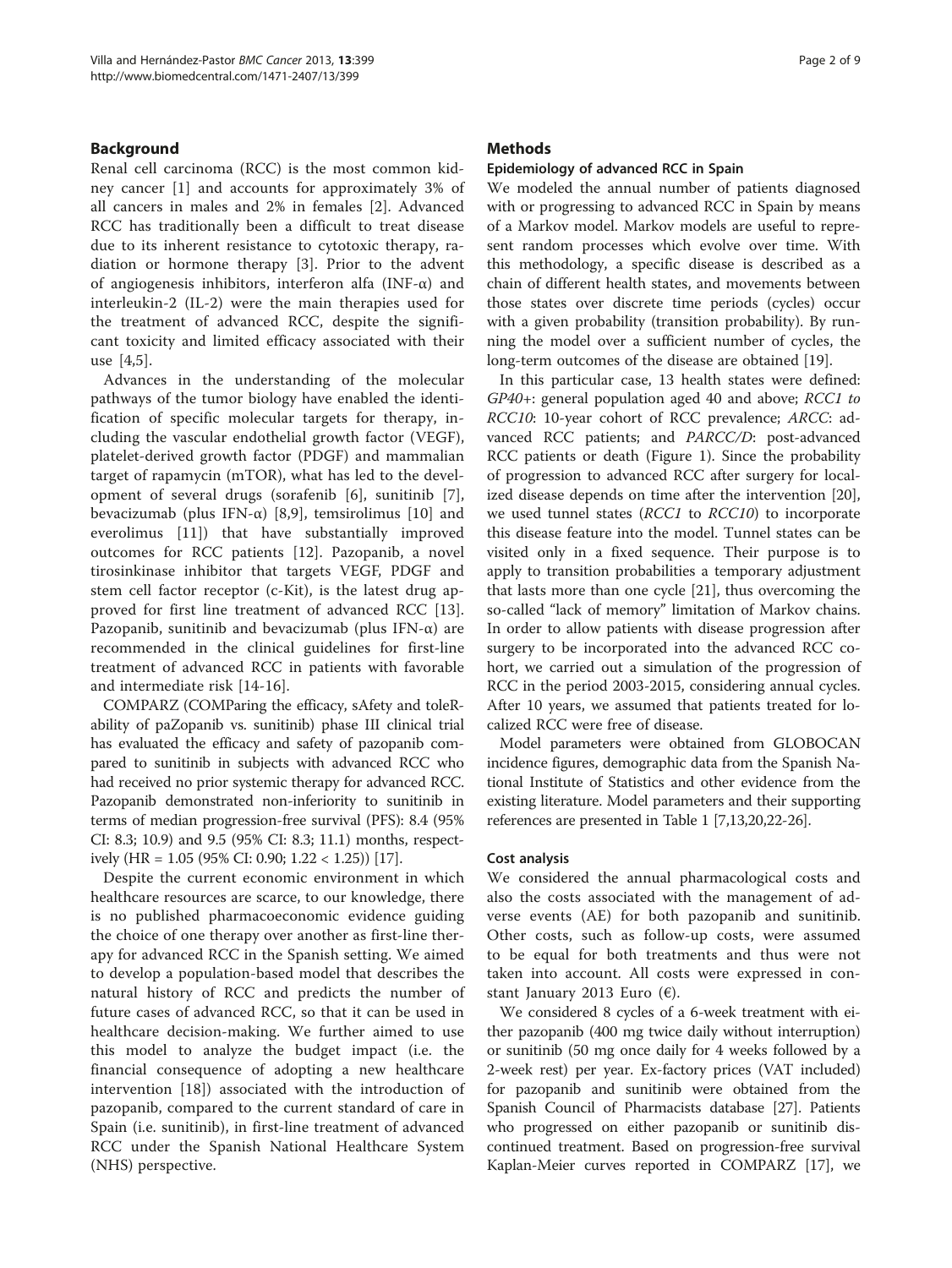<span id="page-2-0"></span>

assumed that, on average, patients would be on treatment with pazopanib or sunitinib 57% of the time within a year.

Incidence of AE for both pazopanib and sunitinib was obtained from COMPARZ [[17](#page-8-0)]. In this analysis, we focused on AE with reported incidences (all grades) greater than or equal to 30% in either arm. Non-specific AE or those thought not to have contributed significantly to the

overall costs (e.g. changes in hair color or taste alteration) were not taken into account. Laboratory abnormalities not associated with pharmacological treatment (e.g. creatinine increase or hypophosphatemia) were not considered. AE reported for pazopanib and sunitinib in COMPARZ are referred to median drug exposures of 8.4 months and 9.5 months, respectively. We assumed that reported rates

| Table 1 Model parameters values and references: base case and sensitivity analysis |  |  |  |  |  |  |  |
|------------------------------------------------------------------------------------|--|--|--|--|--|--|--|
|------------------------------------------------------------------------------------|--|--|--|--|--|--|--|

|                                                 | <b>Base case</b> |             | Sensitivity analysis |            |  |
|-------------------------------------------------|------------------|-------------|----------------------|------------|--|
| Parameter                                       |                  | Lower limit | Upper limit          | References |  |
| Kidney cancer incidence 40+ (per 100,000)       | 19.8             | 17.82       | 21.78                | $[22]$     |  |
| RCC incidence (over kidney cancer incidence)    | 90%              | 85%         | 95%                  | [24,25]    |  |
| RCC incidence at diagnosis (over RCC incidence) | 20%              | 15%         | 25%                  | [24,25]    |  |
| RCC mortality (localized disease)               | 1.66%            | 1.49%       | 1.83%                | $[23]$     |  |
| Transition to advanced RCC (year 1)             | 13.18%           | 11.86%      | 14.49%               | $[20]$     |  |
| Transition to advanced RCC (years 2 and 3)      | 4.57%            | 4.11%       | 5.02%                | $[20]$     |  |
| Transition to advanced RCC (years 4 and 5)      | 1.92%            | 1.73%       | 2.11%                | $[20]$     |  |
| Transition to advanced RCC (year 6 and 7)       | 1.64%            | 1.48%       | 1.81%                | $[20]$     |  |
| Transition to advanced RCC (year 8 to 10)       | 1.26%            | 1.13%       | 1.38%                | $[20]$     |  |
| Advanced RCC of favorable or intermediate risk  | 89%              | 80.1%       | 97.9%                | $[26]$     |  |
| Transition to post-advanced RCC                 | 100%             |             |                      | [7, 13]    |  |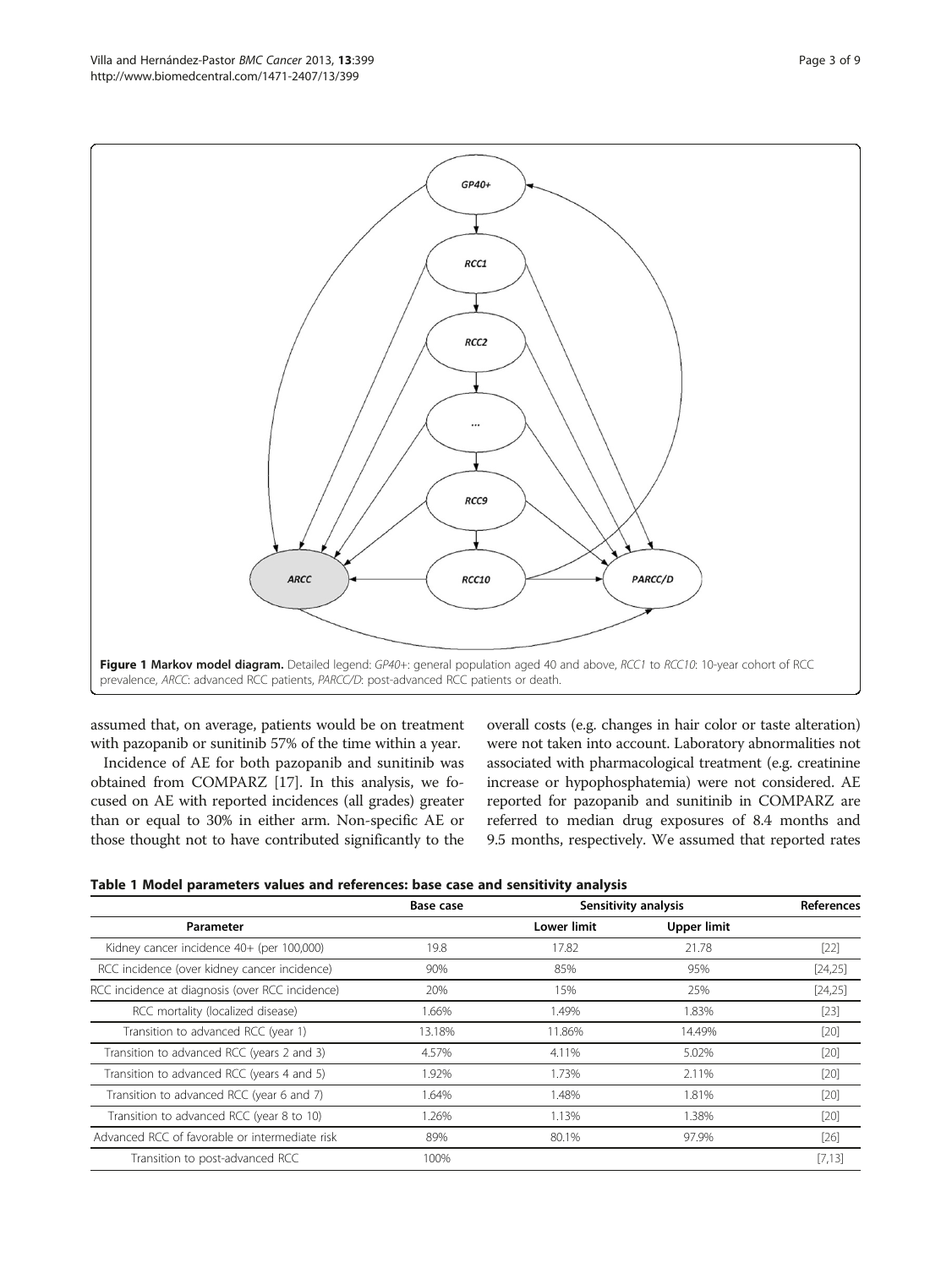of AE in clinical trials are equal to annual rates for the purposes of this analysis. Unit costs associated with AE management in the Spanish setting were taken from the literature [[28,29](#page-8-0)] and expert judgment.

#### Budget impact analysis

Budget impact analyses (BIA) are used to estimate the financial consequences of adoption of new healthcare interventions within a specific healthcare setting. A new healthcare intervention can either introduce savings into a healthcare system or put additional pressure on the healthcare budget due to modifications in the total population affected by a disease (e.g. better diagnostic tools), in the future population (e.g. preventive interventions that reduce disease incidence) or in the healthcare resources or drugs used to manage the disease [\[18](#page-8-0)].

We combined the estimated number of patients with advanced RCC provided by the Markov model and the cost analysis described above to simulate the budget impact resulting from the introduction of pazopanib, compared to sunitinib, under the Spanish NHS perspective. A temporal horizon of 3 years (2013–2015) was considered. Incremental annual costs were computed for any percentage of patients treated with pazopanib compared to sunitinib. Costs were discounted using a 3% annual rate.

#### Sensitivity analysis

In order to test the robustness of the model, a univariate sensitivity analysis was undertaken. In this sensitivity analysis, one parameter is changed at a time and the new incremental cost is calculated. The lower and upper values of the model parameters used for this analysis are presented in Table [1](#page-2-0).

### Results

Adult RCC prevalence predicted by the model is as follows: 7.5/100,000 (1-year); 20.7/100,000 (3-year) and 32.5/100,000 (5-year). As can be seen in Figure 2, the model accurately matches GLOBOCAN reported prevalence figures for RCC (90% of kidney cancer prevalence [[24\]](#page-8-0)): 7.6/100,000, 20.2/100.000 and 31.1/100,000, respectively. These results validate the model externally in terms of its structure and the parameters chosen. The model predicts a total of 1,591 advanced RCC patients with favorable or intermediate risk in Spain in 2013. This figure is the result of the sum of the incident patients diagnosed with advanced disease within a year and those patients who relapse after surgery for the treatment of localized disease.

Pharmacological costs per cycle for pazopanib and sunitinib were  $\epsilon$ 4,046 and  $\epsilon$ 4,904, respectively (Table [2](#page-4-0)). Annual (8 cycles) per patient pharmacological costs were 32,365€ and 39,232€, respectively. Costs associated with

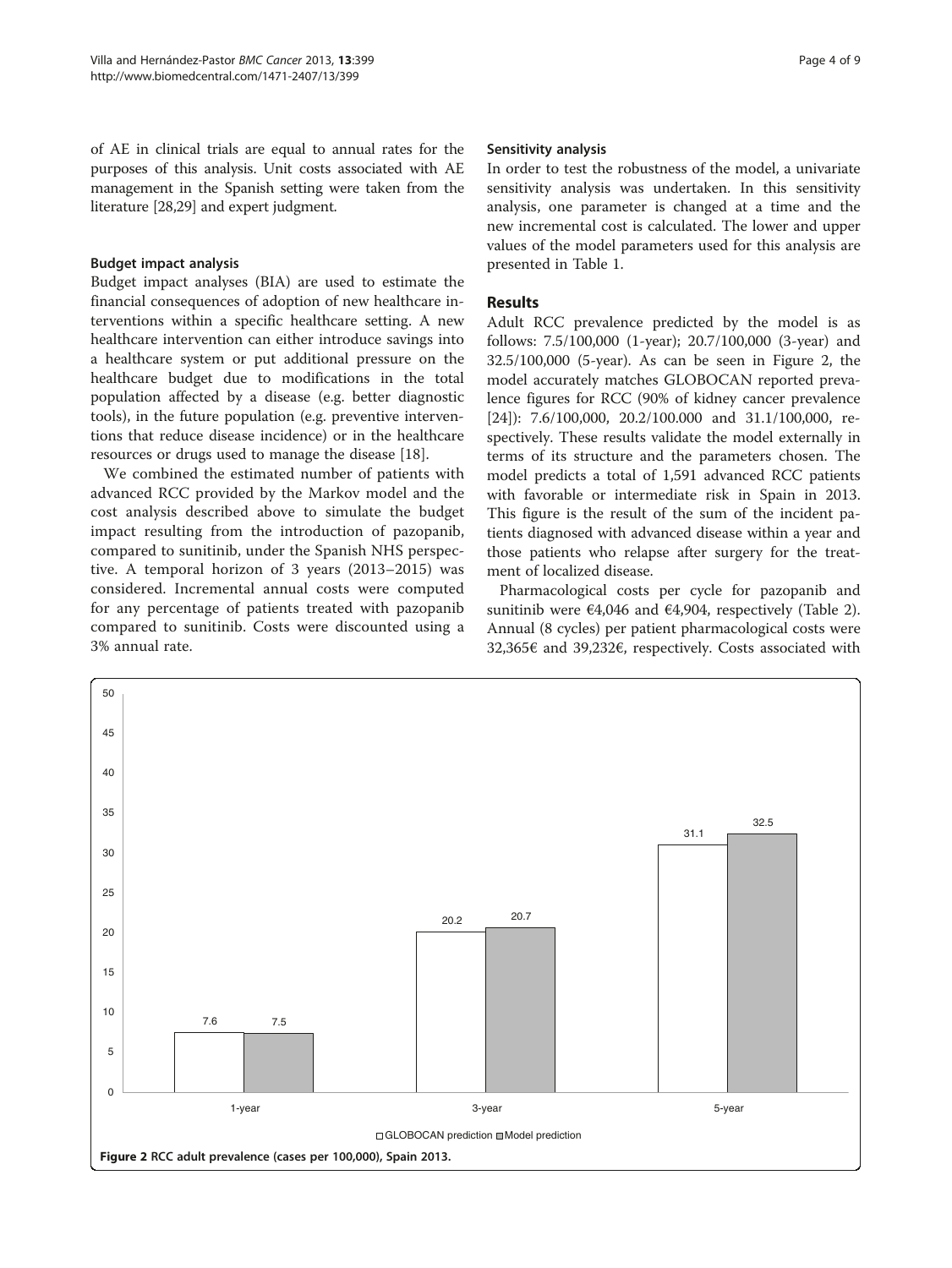<span id="page-4-0"></span>

|  |  |  |  |  |  |  | Table 2 Epidemiologic and economic results |  |
|--|--|--|--|--|--|--|--------------------------------------------|--|
|--|--|--|--|--|--|--|--------------------------------------------|--|

|                                                        | <b>Patients</b> | Pazopanib   | Sunitinib   | <b>Difference</b> | Percent   |
|--------------------------------------------------------|-----------------|-------------|-------------|-------------------|-----------|
| Per patient and cycle pharmacological costs            |                 | €4.046      | €4.904      | $-6858$           | $-17.50%$ |
| Per patient annual (8 cycles) pharmacological costs    |                 | €32.365     | €39,232     | $-6.867$          | $-17.50%$ |
| Per patient annual costs associated with AE management |                 | €662        | €974        | $-6312$           | $-32.03%$ |
| Per patient overall annual costs                       |                 | €33,027     | €40,206     | $-67,179$         | $-17.85%$ |
| <b>Year 2013</b>                                       |                 |             |             |                   |           |
| Advanced RCC at diagnosis                              | 854             |             |             |                   |           |
| Progressions to advanced RCC                           | 934             |             |             |                   |           |
| Advanced RCC (favorable or intermediate risk)          | 1,591           |             |             |                   |           |
| Pharmacological costs                                  |                 | €29,350,968 | €35,578,198 | $-66,227,230$     | $-17.50%$ |
| Overall costs                                          |                 | €30,404,210 | €37,127,832 | $-66,723,622$     | $-18.11%$ |
| <b>Year 2014</b>                                       |                 |             |             |                   |           |
| Advanced RCC at diagnosis                              | 866             |             |             |                   |           |
| Progressions to advanced RCC                           | 948             |             |             |                   |           |
| Advanced RCC (favorable or intermediate risk)          | 1,615           |             |             |                   |           |
| Pharmacological costs                                  |                 | €28,925,945 | €35,063,000 | $-66,137,056$     | $-17.50%$ |
| Overall costs                                          |                 | €29,963,935 | €36,590,195 | $-66,626,260$     | $-18.11%$ |
| <b>Year 2015</b>                                       |                 |             |             |                   |           |
| Advanced RCC at diagnosis                              | 878             |             |             |                   |           |
| Progressions to advanced RCC                           | 962             |             |             |                   |           |
| Advanced RCC (favorable or intermediate risk)          | 1.638           |             |             |                   |           |
| Pharmacological costs                                  |                 | €28,483,391 | €34,526,553 | $-66,043,162$     | $-17.50%$ |
| Overall costs                                          |                 | €29,505,501 | €36,030,382 | $-66,524,881$     | $-18.11%$ |

the management of AE were €662 and €974, respectively (Table [3](#page-5-0)). The overall annual per patient cost for pazopanib was  $\epsilon$ 7,179 (18%) lower compared to sunitinib. The budget impact resulting from the introduction of pazopanib as a function of the percentage of patients treated is depicted in Figure [3](#page-6-0). In 2013, a point increase in the percentage of patients treated with pazopanib compared to sunitinib would prevent the NHS from incurring an overall annual amount of  $667,236$ . In the most efficient scenario, where all the 1,591 advanced RCC patients predicted by the model receive pazopanib, we estimate potential annual savings for the NHS of €6,723,622. Results for 2014 and 2015 are also presented in Table 2.

The univariate sensitivity analysis confirmed the robustness of the model. Among the model parameters, kidney cancer incidence, the proportion of advanced RCC patients with favorable or intermediate risk, the percentage of advanced RCC at diagnosis and RCC incidence were the most relevant. The incremental cost remained negative for any scenario considered, meaning that the introduction of pazopanib results in savings for the NHS (Figure [4](#page-6-0)).

#### **Discussion**

Healthcare expenditure has drawn the attention of payers as well as of clinicians involved in oncologic care due to both the increased pressure on healthcare budgets as a consequence of the current economic environment and the relentless increase in healthcare spending as a portion of countries' Gross Domestic Product over the past decades [[30\]](#page-8-0). Anti-VEGF therapies for RCC are not an exemption and are subject to scrutiny from healthcare budget holders, pharmacists and oncologists alike. In this context, we sought to develop a model that describes the natural history of RCC, so that it can be applied to healthcare decision-making. To our knowledge, there are no published estimates of the future number of cases of advanced RCC in our country. We thus developed a time-dependent population-based Markov model to predict the future cases of advanced RCC and used this model to examine the budget impact associated with the introduction of pazopanib, compared to sunitinib, in the treatment of first-line advanced RCC patients with favorable or intermediate risk.

In order to effectively capture all the relevant costs and consequences, guidelines recommend BIA populations to be open [[18,31](#page-8-0)], in the sense that individuals can enter or leave the population pool depending on whether they meet the criteria for inclusion (i.e. diagnosis of advanced RCC). This is in contrast with most Markov models in which populations are closed, with hypothetical patient cohorts being followed throughout a defined time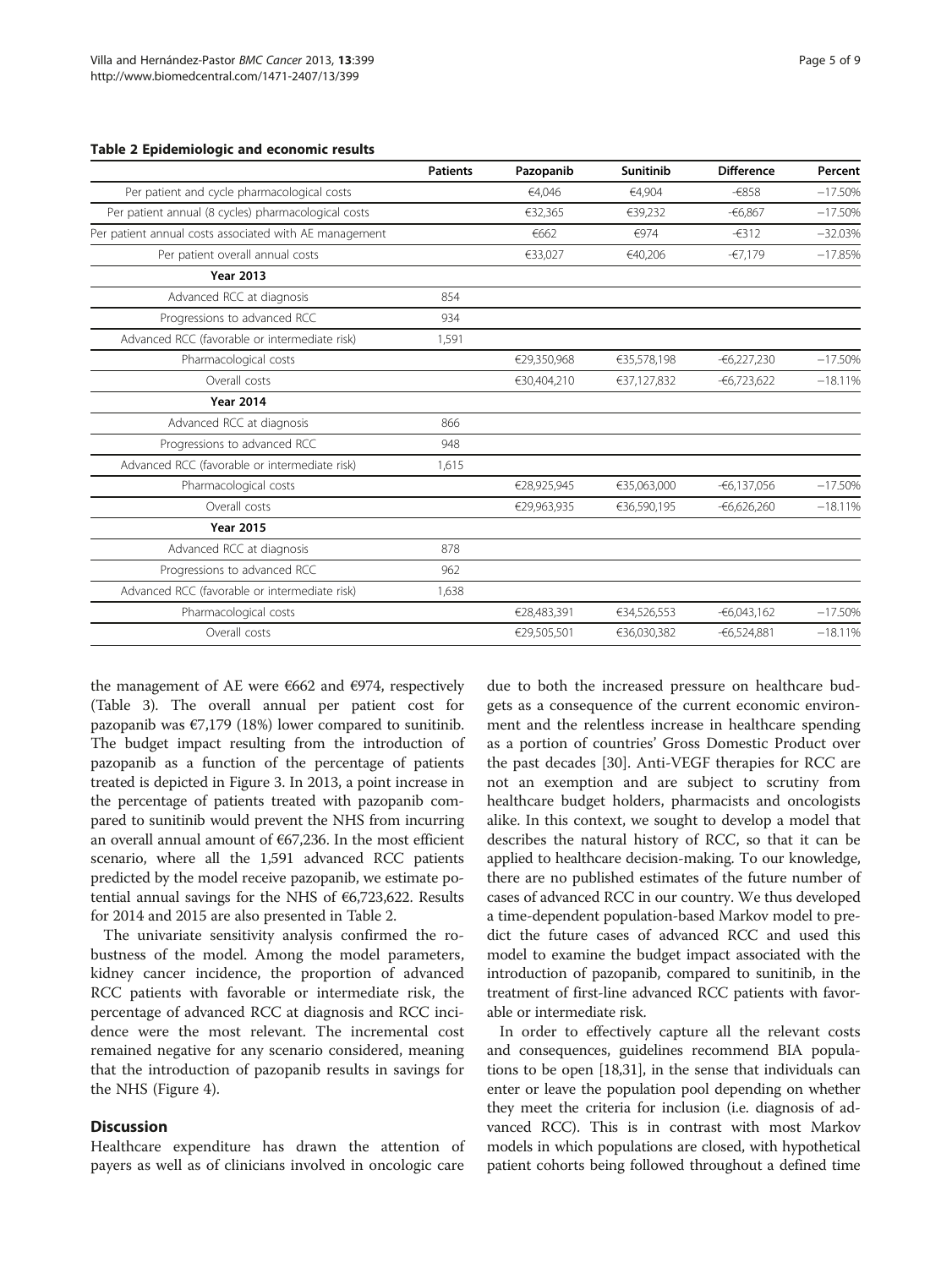|                        | Unit cost |                 | Pazopanib |                  | Sunitinib |                  | Cost difference |
|------------------------|-----------|-----------------|-----------|------------------|-----------|------------------|-----------------|
| Adverse event          | Value     | Reference       | Incidence | Per patient cost | Incidence | Per patient cost |                 |
| Anorexia               |           | $[28]$          |           | €4.97            |           | €4.97            | €0.00           |
| Grades I and II        | €13.43    |                 | 36%       |                  | 34%       |                  |                 |
| Grade III              | €13.43    |                 | 1%        |                  | 3%        |                  |                 |
| <b>Diarrhea</b>        |           | $[28]$          |           | €127.12          |           | €161.01          | $-633.89$       |
| Grades I and II        | €6.05     |                 | 54%       |                  | 49%       |                  |                 |
| Grade III              | €1,376.13 |                 | 9%        |                  | 7%        |                  |                 |
| Grade IV               | €6,171.42 |                 |           |                  | 1%        |                  |                 |
| Fatigue                |           | $[28]$          |           | €0.89            |           | €1.02            | $-60.13$        |
| Grades I and II        | €1.62     |                 | 44%       |                  | 45%       |                  |                 |
| Grade III              | €1.62     |                 | 10%       |                  | 17%       |                  |                 |
| Grade IV               | €1.62     |                 | 1%        |                  | 1%        |                  |                 |
| Hand-foot syndrome     |           | $[29]$          |           | €23.30           |           | €52.20           | $-628.90$       |
| Grades I and II        | €51.87    |                 | 23%       |                  | 38%       |                  |                 |
| Grade III              | €189.41   |                 | 6%        |                  | 11%       |                  |                 |
| Grade IV               | €1,165.50 |                 |           |                  | 1%        |                  |                 |
| Hypertension           |           | Expert judgment |           | €33.72           |           | €32.88           | €0.84           |
| Grades I and II        | €16.88    |                 | 30%       |                  | 25%       |                  |                 |
| Grade III              | €16.88    |                 | 15%       |                  | 15%       |                  |                 |
| Grade IV               | €2,612.71 |                 | 1%        |                  | 1%        |                  |                 |
| Nausea                 |           | $[28]$          |           | €52.28           |           | €52.59           | $-60.31$        |
| Grades I and II        | €31.24    |                 | 43%       |                  | 44%       |                  |                 |
| Grade III              | €1,942.30 |                 | 2%        |                  | 2%        |                  |                 |
| Laboratory abnormality |           |                 |           |                  |           |                  |                 |
| Anemia                 |           | $[28]$          |           | €65.77           |           | €126.91          | $-661.14$       |
| Grades I and II        | €200.26   |                 | 29%       |                  | 53%       |                  |                 |
| Grade III              | €261.70   |                 | 1%        |                  | 6%        |                  |                 |
| Grade IV               | €507.46   |                 | 1%        |                  | 1%        |                  |                 |
| <b>ALT</b>             |           | Expert judgment |           | €136.70          |           | €79.77           | €56.93          |
| Grades I and II        | €119.30   |                 | 43%       |                  | 38%       |                  |                 |
| Grade III              | €236.16   |                 | 15%       |                  | 4%        |                  |                 |
| Grade IV               | €2,498.64 |                 | 2%        |                  | 1%        |                  |                 |
| Neutropenia            |           | [28]            |           | €138.00          |           | €248.60          | $-6110.60$      |
| Grades I and II        | €356.78   |                 | 32%       |                  | 48%       |                  |                 |
| Grade III              | €356.78   |                 | 4%        |                  | 19%       |                  |                 |
| Grade IV               | €955.53   |                 | 1%        |                  | 1%        |                  |                 |
| Trombocitopenia        |           | $[28]$          |           | €78.83           |           | €214.13          | $-6135.30$      |
| Grades I and II        | €139.29   |                 | 37%       |                  | 56%       |                  |                 |
| Grade III              | €449.54   |                 | 3%        |                  | 18%       |                  |                 |
| Grade IV               | €1,380.29 |                 | 1%        |                  | 4%        |                  |                 |
| <b>Total</b>           |           |                 |           | €661.58          |           | €974.08          | $-6312.50$      |

## <span id="page-5-0"></span>Table 3 Costs associated with the management of adverse events

horizon. Following a more realistic approach, we capture the changes in the advanced RCC population by means of a time-dependent population-based Markov model, based on the incidence of advanced RCC at diagnosis and on the likelihood of disease recurrence after surgery for localized disease. Patients leave the model when they experience

progression during first-line therapy for advanced disease. Markov models have been used in other disease areas as well for this purpose [\[32\]](#page-8-0).

The model accurately matches GLOBOCAN reported prevalence figures for RCC in Spain, providing evidence that it is able to reproduce the natural history of the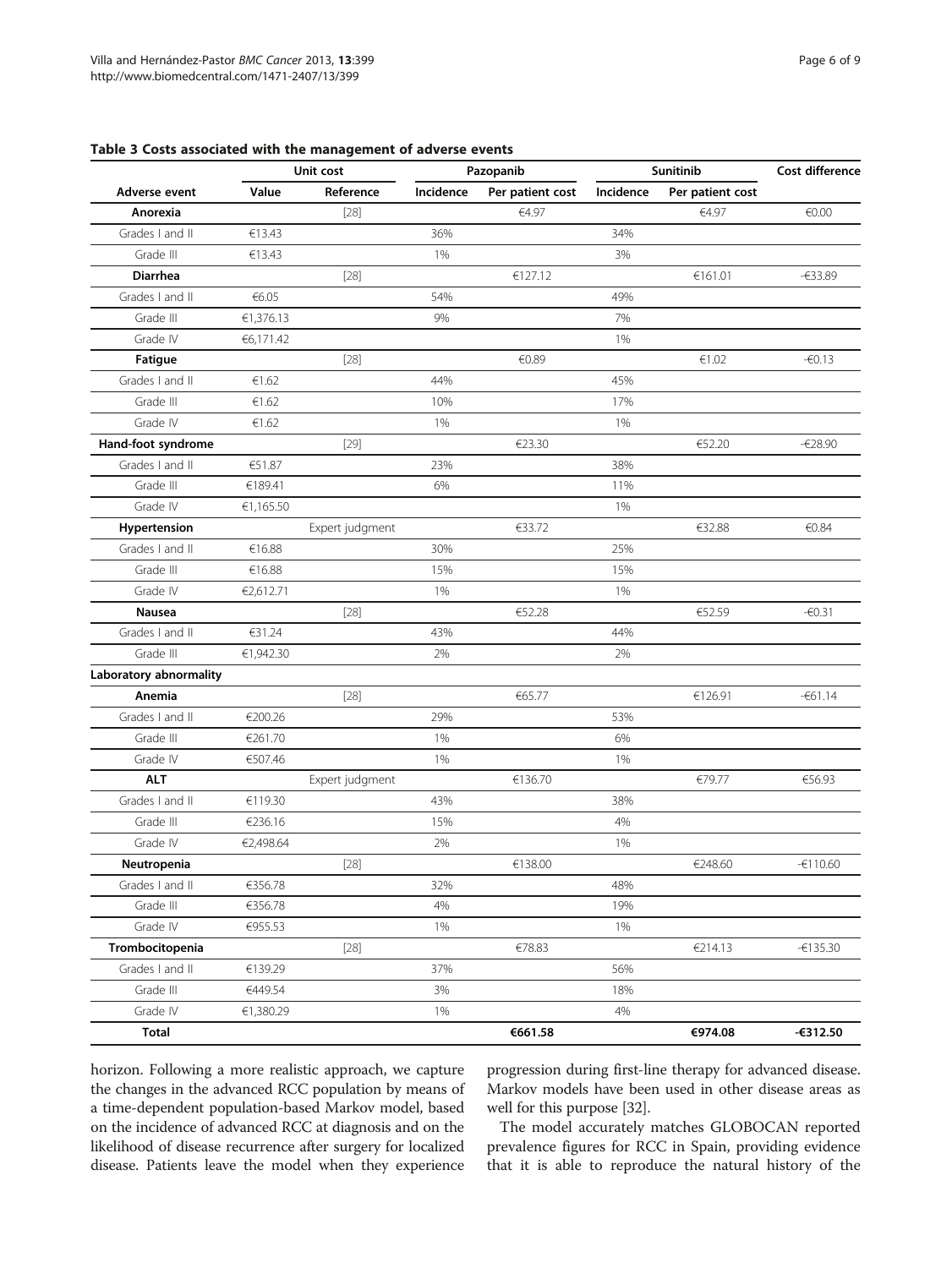<span id="page-6-0"></span>

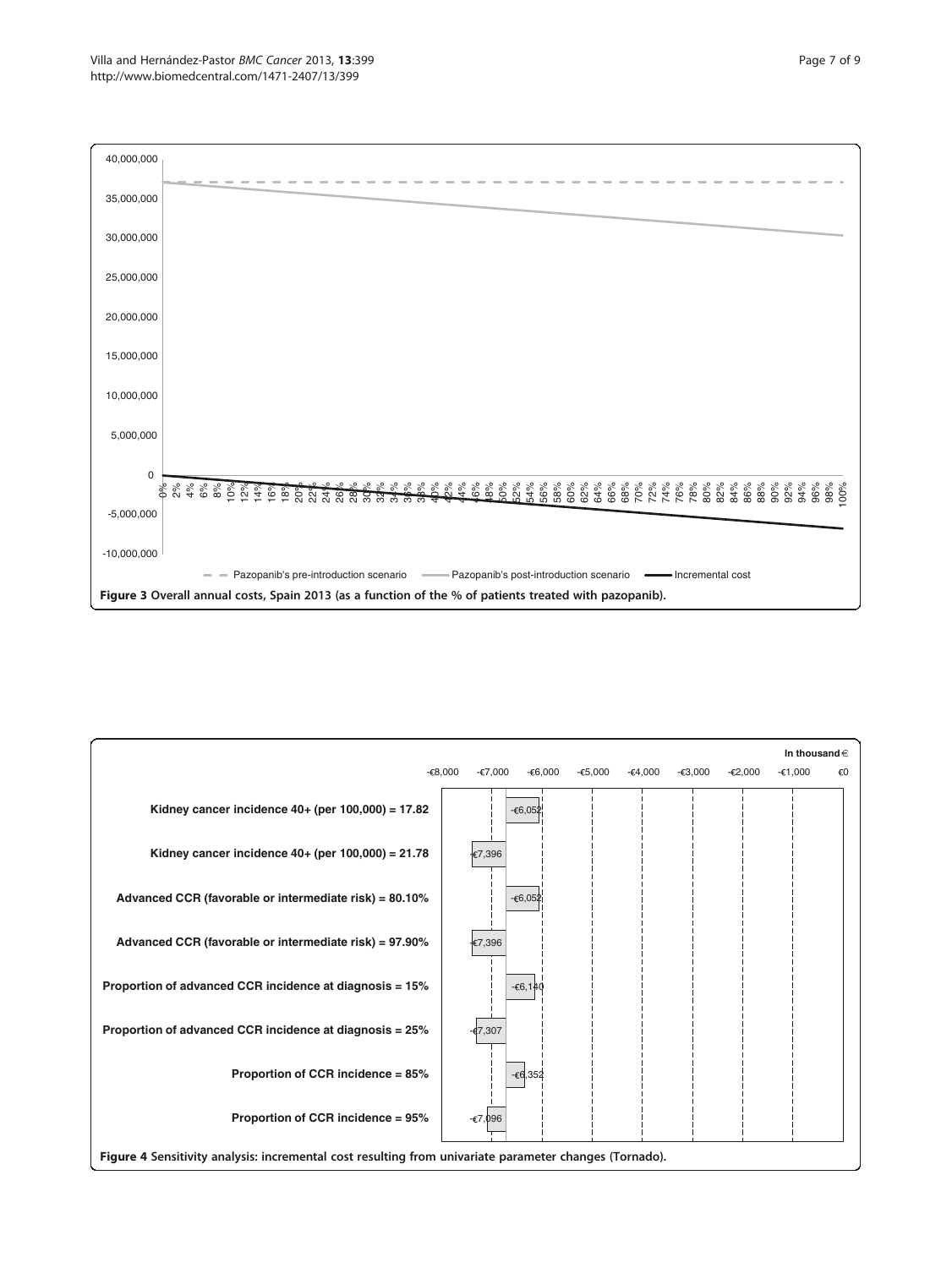<span id="page-7-0"></span>disease and that it is therefore a reliable tool for estimating the future prevalence of advanced RCC based on RCC incidence. Moreover, the model results are robust as demonstrated by the sensitivity analysis performed. Even though this model includes Spanish-specific parameters (e.g. incidence rates and baseline populations), disease-specific parameters, such as the percentage of patients with advanced disease at diagnosis and the time-dependent probabilities of recurrence, have been obtained from the best available sources in the literature and are not country-specific. This model can be therefore easily transferred to other settings by simply replacing Spanish population estimates (publicly available from national statistics) and renal cancer incidence figures (publicly available from GLOBOCAN [[22\]](#page-8-0)) by country-specific data.

In our study, pazopanib results in considerable savings for the Spanish NHS, as a consequence of both reduced pharmacological costs and lower costs associated with the management of AE. Based on COMPARZ results, there are some AE that occur with a higher frequency with sunitinib (e.g. thrombocytopenia, anemia and neutropenia), while others seem to be more frequent with pazopanib (e.g. liver enzyme elevation) [\[17](#page-8-0)]. We thus included the costs associated with the management of AE for both drugs in order to account for such differences. Despite being very relevant for RCC patients [[33\]](#page-8-0), fatigue and hand-foot syndrome are not associated with a great increase in healthcare resource use or costly concomitant medications. They thus had a limited contribution to the difference in overall therapy costs in our analysis.

## Conclusions

We developed a time-dependent population-based Markov model that can be used to estimate the future number of cases of advanced RCC. We used it to undertake the BIA resulting from the introduction of pazopanib compared to sunitinib in the treatment of first-line advanced RCC under the Spanish NHS perspective. The introduction of pazopanib is cost-saving for the Spanish NHS, as a consequence of both reduced pharmacological costs and lower costs associated with the management of AE.

#### Abbreviations

AE: Adverse events; BIA: Budget impact analysis; c-Kit: Stem cell factor receptor; €: Euro; IL-2: Interleukin-2; INF-α: Interferon alfa; mTOR: Mammalian target of rapamycin; NHS: National health system; PDGF: Platelet-derived growth factor; RCC: Renal cell carcinoma; VEGF: Vascular endothelial growth factor.

#### Competing interests

GV and LJHP are employees of GlaxoSmithKline España.

#### Authors' contributions

GV and LJHP have equally contributed to the conception and design of the study, the analysis, acquisition and interpretation of data, and the drafting of the manuscript. Both authors have given approval of the final version of the manuscript.

#### Acknowledgments

The authors would like to thank the contributions of an independent oncologist in early stages of this study.

#### Received: 31 May 2012 Accepted: 12 April 2013 Published: 2 September 2013

#### References

- 1. Parkin DM, Bray F, Ferlay J, Pisani P: Global cancer statistics, 2002. CA Cancer J Clin 2005, 55:74–108.
- 2. Curado MP, Edwards B, Shin HR, Storm H, Ferlay J, Heanue M, Boyle P: Cancer incidence in five continents (vol 9). Lyon, France: International Agency for Research on Cancer, World Health Organization; 2008.
- 3. Nelson EC, Evans CP, Lara PN Jr: Renal cell carcinoma: current status and emerging therapies. Cancer Treat Rev 2007, 33:299-313.
- 4. Motzer RJ, Murphy BA, Bacik J, Schwartz LH, Nanus DM, Mariani T, Loehrer P, Wilding G, Fairclough DL, Cella D, Mazumdar M: Phase III trial of interferon alfa-2a with or without 13-cis-retinoic acid for patients with advanced renal cell carcinoma. J Clin Oncol 2000, 18:2972–2980.
- 5. Negrier S, Escudier B, Lasset C, Douillard JY, Savary J, Chevreau C, Ravaud A, Mercatello A, Peny J, Mousseau M, Philip T, Tursz T: Recombinant human interleukin-2, recombinant human interferon alfa-2a, or both in metastatic renal-cell. N Engl J Med 1998, 338:1272–1278.
- 6. Escudier B, Eisen T, Stadler WM, Szczylik C, Oudard S, Siebels M, Negrier S, Chevreau C, Solska E, Desai AA, Rolland F, Demkow T, Hutson TE, Gore M, Freeman S, Schwartz B, Shan M, Simantov R, Bukowski RM: Sorafenib in advanced clear-cell renal-cell carcinoma. N Engl J Med 2007, 356:125-134.
- 7. Motzer RJ, Hutson TE, Tomczak P, Michaelson MD, Bukowski RM, Rixe O, Oudard S, Negrier S, Szczylik C, Kim ST, Chen I, Bycott PW, Baum CM, Figlin RA: Sunitinib versus interferon alfa in metastatic renal cell carcinoma. N Engl J Med 2007, 356:115–124.
- 8. Escudier B, Pluzanska A, Koralewski P, Ravaud A, Bracarda S, Szczylik C, Chevreau C, Filipek M, Melichar B, Bajetta E, Gorbunova V, Bay JO, Bodrogi I, Jagiello-Gruszfeld A, Moore N: Bevacizumab plus interferon alfa-2a for treatment of metastatic renal cell carcinoma: a randomised, doubleblind, phase III trial. Lancet 2007, 370:2103-2111.
- 9. Rini BI, Halabi S, Rosenberg JE, Stadler WM, Vaena DA, Ou SS, Archer L, Atkins JN, Picus J, Czaykowski P, Dutcher J, Small EJ: Bevacizumab plus interferon alfa compared with interferon alfa monotherapy in patients with metastatic renal cell carcinoma: CALGB 90206. J Clin Oncol 2008, 26:5422–5428.
- 10. Hudes G, Carducci M, Tomczak P, Dutcher J, Figlin R, Kapoor A, Staroslawska E, Sosman J, McDermott D, Bodrogi I, Kovacevic Z, Lesovoy V, Schmidt-Wolf IG, Barbarash O, Gokmen E, O'Toole T, Lustgarten S, Moore L, Motzer RJ: Temsirolimus, interferon alfa, or both for advanced renalcell carcinoma. N Engl J Med 2007, 356:2271–2281.
- 11. Motzer RJ, Escudier B, Oudard S, Hutson TE, Porta C, Bracarda S, Grünwald V, Thompson JA, Figlin RA, Hollaender N, Urbanowitz G, Berg WJ, Kay A, Lebwohl D, Ravaud A: Efficacy of everolimus in advanced renal cell carcinoma: a double-blind, randomised, placebo-controlled phase III trial. Lancet 2008, 372:449–456.
- 12. Hutson TE: Targeted therapies for the treatment of metastatic renal cell carcinoma: clinical evidence. Oncologist 2011, 16(suppl 2):14–22.
- 13. Sternberg CN, Davis ID, Mardiak J, Szczylik C, Lee E, Wagstaff J, Barrios CH, Salman P, Gladkov OA, Kavina A, Zarbá JJ, Chen M, McCann L, Pandite L, Roychowdhury DF, Hawkins RE: Pazopanib in locally advanced or metastatic renal cell carcinoma: results of a randomized phase III trial. J Clin Oncol 2010, 28:1061–1068.
- 14. National Comprehensive Cancer Network (NCCN) Guidelines, Kidney Cancer. [http://www.nccn.org.](http://www.nccn.org)
- 15. Escudier B, Kataja V: Renal cell carcinoma: ESMO clinical practice guidelines for diagnosis, treatment and follow-up. Ann Oncol 2010, 21(Suppl):137–139.
- 16. Calvo E, Maroto P, del Muro XG, Climent MA, González-Larriba JL, Esteban E, López R, Paz-Ares L, Bellmunt J, Castellano D: Updated recommendations